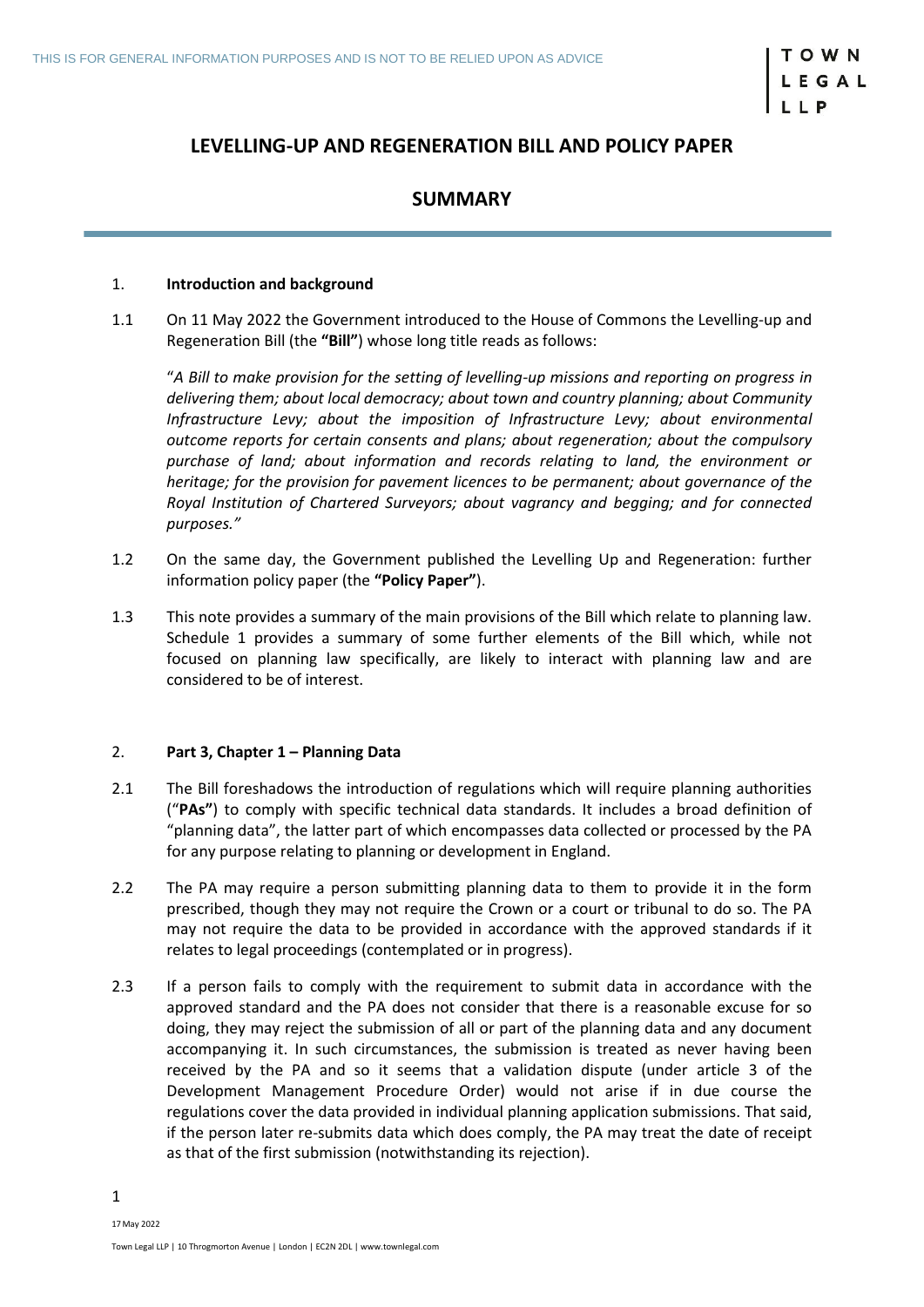- 2.4 The regulations may also make provision for the publication of notices, as well as their form and content; time limits; and any other procedural matters.
- 2.5 The Bill makes provision for regulations which will require PAs to make specified data available to the public, though it is confirmed that this will not override any other restriction on the availability of data (such as might be imposed by GDPR, or similar, for example). In contrast to this, where planning data is provided for software development purposes or for the upgrade/maintenance of such software, copyright is not infringed ether by the PA supplying the data or the person using it for those prescribed purposes.
- 2.6 The regulations will also require PAs to use only planning data software which has been approved by the Secretary of State, either within those regulations or separately in writing.
- 2.7 The Secretary of State must consult with the Scottish and Welsh Ministers, respectively, before making regulations of this type which take effect in those jurisdictions.
- 2.8 The examples set out in the Explanatory Notes which accompanied the Bill, as well as the aspirations on the policy paper, are clear that consistency and transparency are the driving forces behind this chapter, making it easier for individuals to access and for public authorities to share information.
- 2.9 As well as transparency on the part of PAs, the Government is focused on the development industry: there is separate provision within Part 9 of the Bill for the collection of data relating to landowners' contractual arrangements and for funding and transaction data.

# 3. **Part 3, Chapter 2 – Development Plans**

- 3.1 Chapter 2 of Part 3 of the Bill introduces a number of updates to clarify what development plans, neighbourhood plans and spatial development strategies should include.
- 3.2 A new definition of national development management policy ("**NDMP"**) is to be introduced as section 8ZA PCPA 2004, this is defined as a policy which the Secretary of State designates as such and which concerns the development or use of land in England. It is expected that NDMPs will set out national policies on issues that apply in most local authorities e.g. heritage protection and policies relating to the green belt in order to both speed up the local plan process and to make local plans easier to navigate. NDMPs are given the same weight as development plans so will need to be taken fully into account in decision making.
- 3.3 Relatedly, the Bill gives development plans (including local plans, minerals and waste plans, neighbourhood plans and spatial development strategies) and NDMPs more weight in the decision making process; section 38(6) PCPA. Section 38(6) currently allows departures from the development plan where material considerations indicate that this is warranted. The Bill replaces this with requirement that determinations must be made in accordance with the development plan *and NDMPs* unless material considerations *strongly* indicate otherwise (emphases added).
- 3.4 In addition to the introduction of NDMPs, Chapter 2 of Part 3 introduces a number of further measures, with the intention of creating a more efficient local and neighbourhood planning process. This is largely achieved through Schedule 7 of the Bill which replaces sections 15-37 PCPA 2003. They key points in relation to this are summarised below.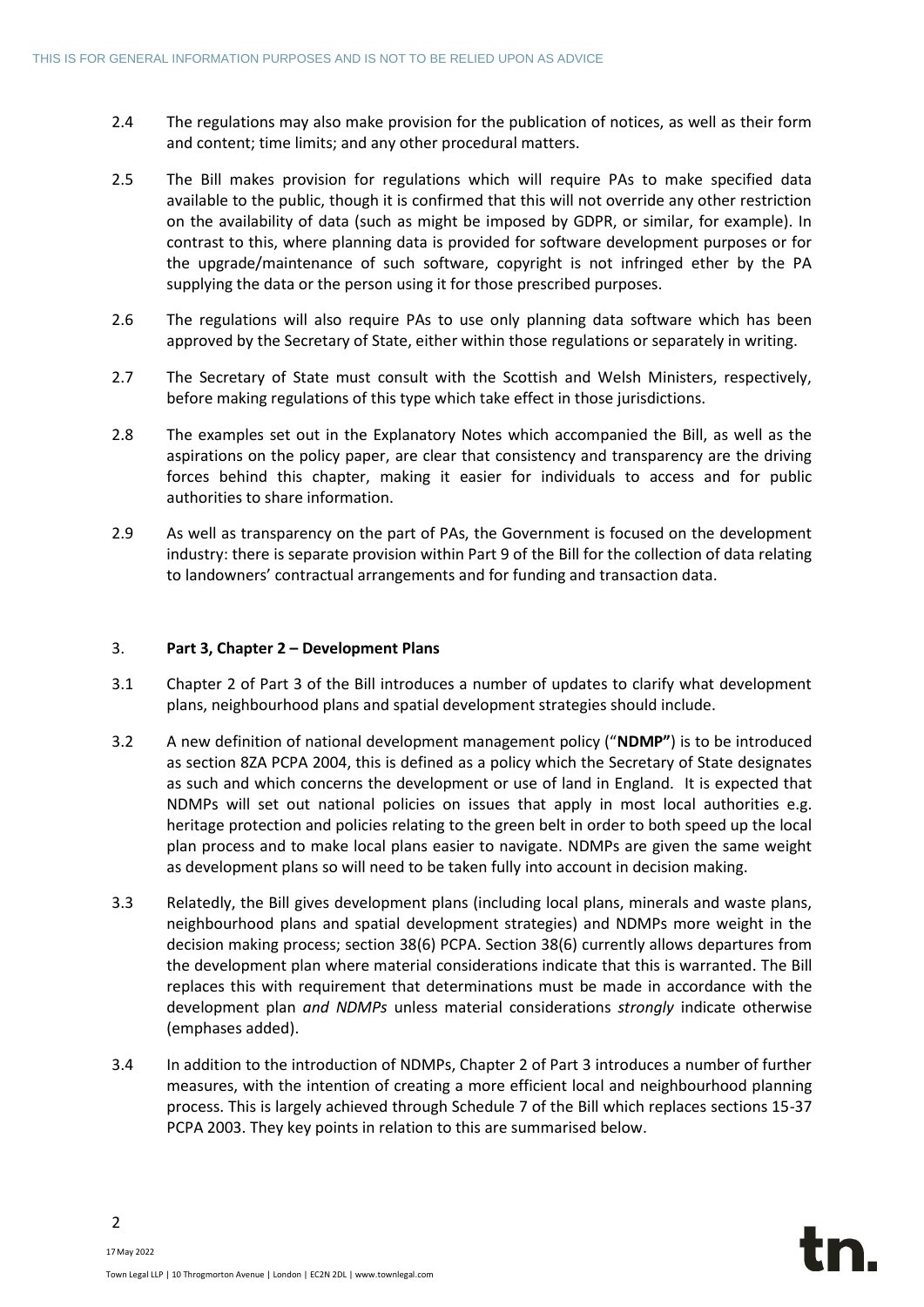# Local Plans

- 3.5 'Gateway' provisions are introduced for planning inspectors to offer advice on plans before they reach examination.
- 3.6 New 'Local Plan Commissioners' may be appointed by the Secretary of State to support or ultimately take over plan-making if local authorities fail to meet their statutory duties.
- 3.7 Local authorities will be given the power to prepare 'supplementary plans' where policies for a specific site in the area or a group of sites need to be established quickly or to set out design standards.
- 3.8 Local plans will continue to be subject to the 'soundness' test at examination, but the guidance paper suggests that DLUHC plan to review this test as part of their upcoming work to update the NPPF.
- 3.9 Two or more local authorities may collaborate to produce a joint spatial development strategy governing matters of strategic importance across the areas in which they operate.
- 3.10 The duty to cooperate is repealed. DLUHC guidance suggests that this will be replaced with a "more flexible alignment test" to be set out in national policy.
- 3.11 In line with the government's wider desires to introduce efficiency in plan making, a new requirement is placed on prescribed public bodies to do everything reasonably required of them to assist in the plan-making process, if requested to do so by plan-making authorities.
- 3.12 DLUHC have confirmed that, in order to incentivise plan production further and ensure that newly produced plans are not undermined, they intend to reform the NPPF. Their reforms will include the removal of the requirement for authorities to maintain a rolling five-year housing land supply where their plan has been adopted in the last five years. Alongside this, regulations will be updated to set a clear timetable for local plan production, such that local plans should be produced within 30 months and updated at least every five years.

# Neighbourhood plans

- 3.13 The Bill clarifies what topics can be included and cannot be included within neighbourhood plans, including (in accordance with the government's 'build beautiful' agenda) permitting neighbourhood plans to set specific design requirements that need to be met in order for planning permission to be granted.
- 3.14 The Bill increases the accessibility of neighbourhood planning, allowing parish councils and neighbourhood forums to produce a simpler 'neighbourhood priorities statement' which the relevant local authority will be obliged to take into account when preparing its local plan.
- 3.15 The Bill introduces new conditions for neighbourhood development plans and orders with the aim of ensuring that these do not hamper housing supply. Neighbourhood plans must not result in the local plan proposing less housing than if the neighbourhood plan were not made and neighbourhood development orders must not prevent housing development proposed in the local plan from taking place.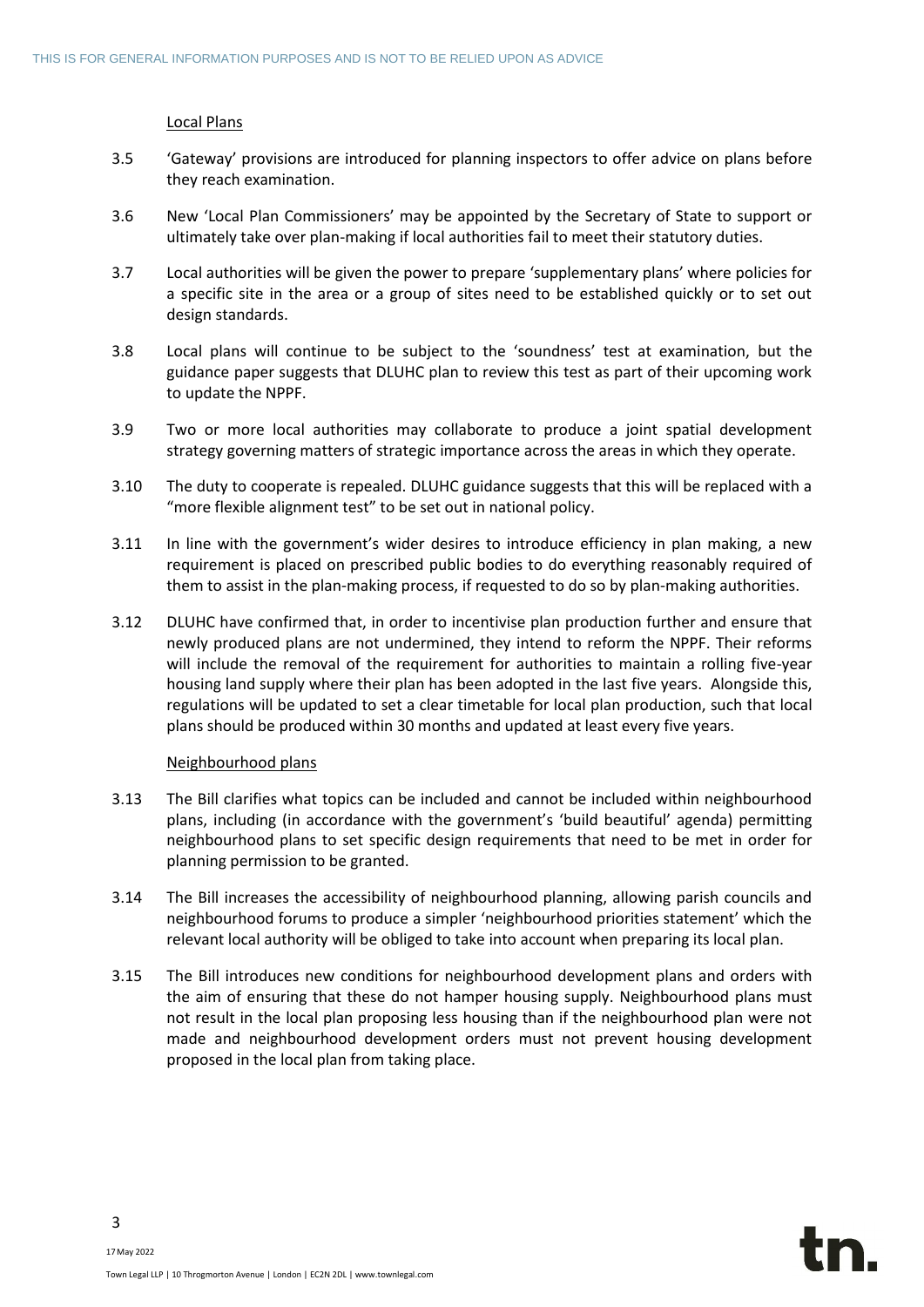# 4. **Part 3, Chapter 3 – Heritage**

- 4.1 Chapter 3 of Part 3 of the Bill includes provisions which set out the level of regard to be given to certain heritage assets in the exercise of planning functions.
- 4.2 The Bill inserts a new section 58B to the Town and Country Planning Act 1990 (**"TCPA 1990"**) which provides that when determining a planning permission or permission in principle for the development of land in England which affects a relevant asset or its setting, the local planning authority which includes the Mayor of London in relation to the grant of planning permission by Mayoral development order or the Secretary of State (as the case may be) must have special regard to the desirability of preserving or enhancing the affected asset or its setting.

The terms "preserving" or "enhancing" of a relevant asset or its setting includes preserving or enhancing any feature, quality or characteristic of the asset or setting that contributes to the significance of the asset.

- 4.3 For the purposes of this section, a "relevant asset" includes the following with the "significance" of each identified in the following provisions:
	- (a) A scheduled monument within the meaning of the Ancient Monuments and Archaeological Areas Act 1979 with its significance being its national importance as stated in s1(3) of this Act;
	- (b) A garden or other area of land included in a register maintained by the Historic Buildings and Monuments Commission for England under section 8C of the 20 Historic Buildings and Ancient Monuments Act 1953 with its significance being the special historic interest referred to in subsection 1 of section 8C of this Act;
	- (c) A site designated as a restricted area under section 1 of the Protection of Wrecks Act 1973 with its significance being the historical, archaeological or artistic importance referred to in subsection (1)(b) of s1 of this Act; and
	- (d) A World Heritage Site (i.e. a property appearing on the World Heritage List kept under paragraph (2) of 30 article 11 of the UNESCO Convention Concerning the Protection of the World Cultural and Natural Heritage adopted at Paris on 16 November 1972) with its significance being the outstanding universal value referred to in this paragraph.
- 4.4 Paragraph 93 of the Bill inserts a new section 44AA to the Planning (Listed Buildings and Conservation Areas) Act 1990 ("**P(LBCA)A 1990**") which:
	- (a) Allows a local planning authority in England to issue a temporary stop notice where it appears that works have been or are being executed to a listed building in their area and these works involve a contravention of section 9(1) or (2) of the Act and having had regard to the effect of the works on the character of the building as one of special architectural or historic interest, they consider it is expedient that the works (or part of them) must be stopped immediately; and
	- (b) Sets out what should be included in a notice, to whom a notice should be served on, how a notice should be publicly displayed and when such a notice ceases to take effect.
- 4.5 Paragraph 93 of the Bill also inserts a new section 44AB to the P(LBCA)A 1990 which:
	- (a) Makes it an offence if a person contravenes or causes or permits a contravention of a temporary stop notice which has been served on that person under section 44AA;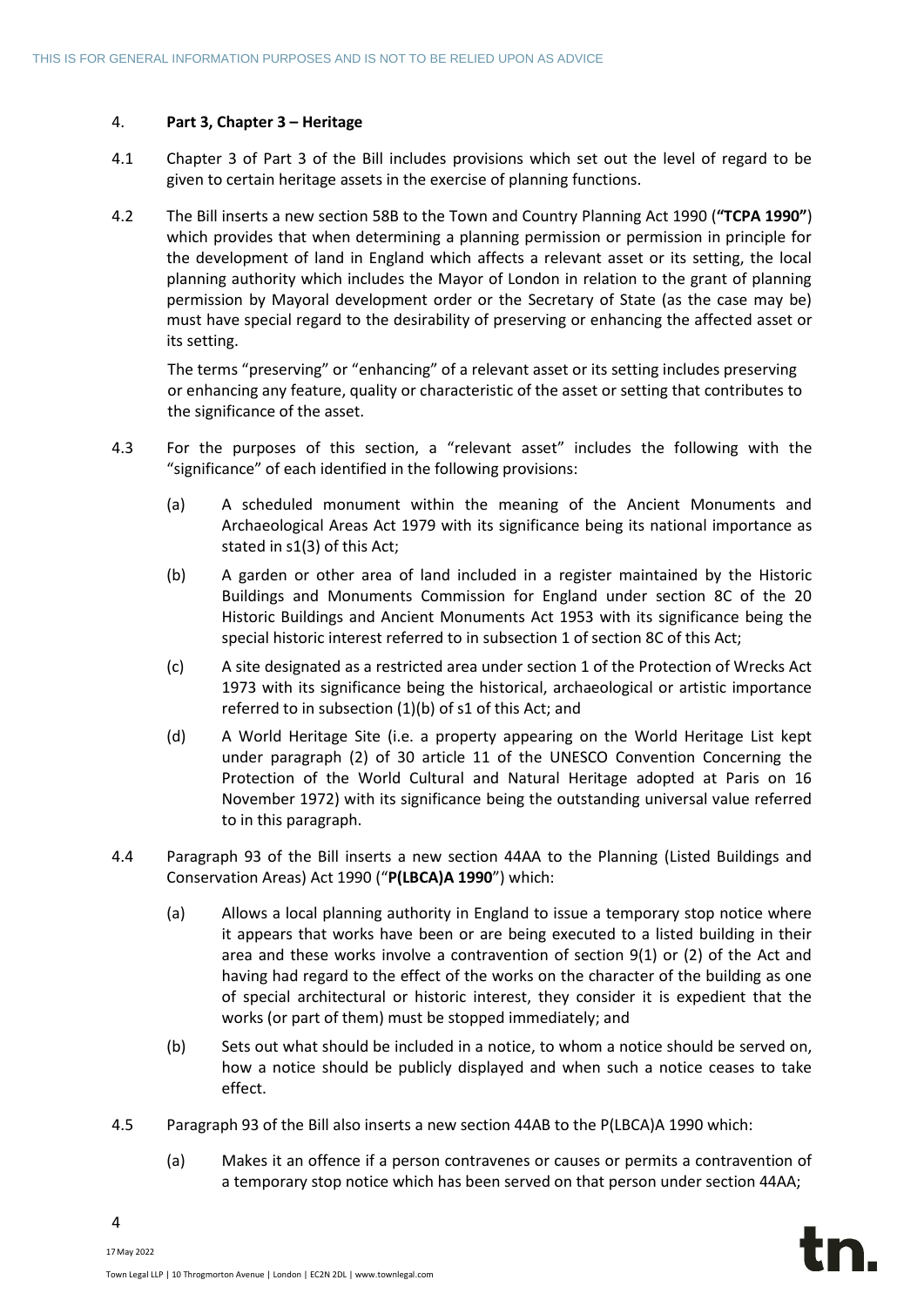- (b) Sets out the defences a person can rely on in proceedings for an offence under section 44AB; and
- (c) Confirms that a person guilty of an offence under section 44AB will be liable on summary conviction or on conviction on indictment to a fine.
- 4.6 Paragraph 93 inserts a new section 44AC to the P(LBCA)A 1990 which:
	- (a) Allows a person to make a claim for compensation where on the day when a temporary stop notice is first displayed, has an interest in the building and has suffered loss or damage directly attributable to the effect of the notice.

### 5. **Part 3, Chapter 4 – Grant and Implementation of Planning Permission**

### Street votes

5.1 The Bill introduces new 'street vote' powers, though there is only a placeholder provision for now, and regulations are expected with further detail. The street vote powers would allow residents on a street to bring forward proposals to extend or redevelop their properties in line with their design preferences. Where certain requirements are met, the development proposals would then be voted on by residents on the street, to decide if they should be given planning permission.

### Crown Development

5.2 The Bill introduces new routes for development on Crown Land, and would amend the TCPA 1990. The new routes would apply where (a) the development is considered to be of national importance and a matter of urgency and (b) where the development is considered to be of national importance but not a matter of urgency. In these two circumstances the appropriate authority can apply directly to the Secretary of State for planning permission (rather than the local planning authority).

### Minor Variations in Planning Permission

- 5.3 A new power is created to amend planning permissions in limited circumstances to provide greater flexibility following recent caselaw (including Finney). The case of Finney had confirmed that a s73 minor material variation could not be used to change the description of development on a planning permission, so it's currently common to see multiple applications to vary a permission where a minor material change is needed (s73) to vary conditions, and a non material change is also needed (under s96A) to change the description of development.
- 5.4 The new provisions will allow an applicant to make "non substantial changes" to a permission, "including descriptor of development and conditions" (as set out in the Explanatory Notes to the bill). This can include changes to permissions in principle. This provision will avoid the need for multiple applications to vary the same permission. It will be interesting to see how the interpretation of "non substantial changes" evolves. The new section in the TCPA 1990 (new s73B) currently includes ss 5 which states "Planning permission may be granted in accordance with this section only if the local planning authority is satisfied that its effect will not be substantially different from that of the existing permission" – again it will be interesting to see how this is interpreted.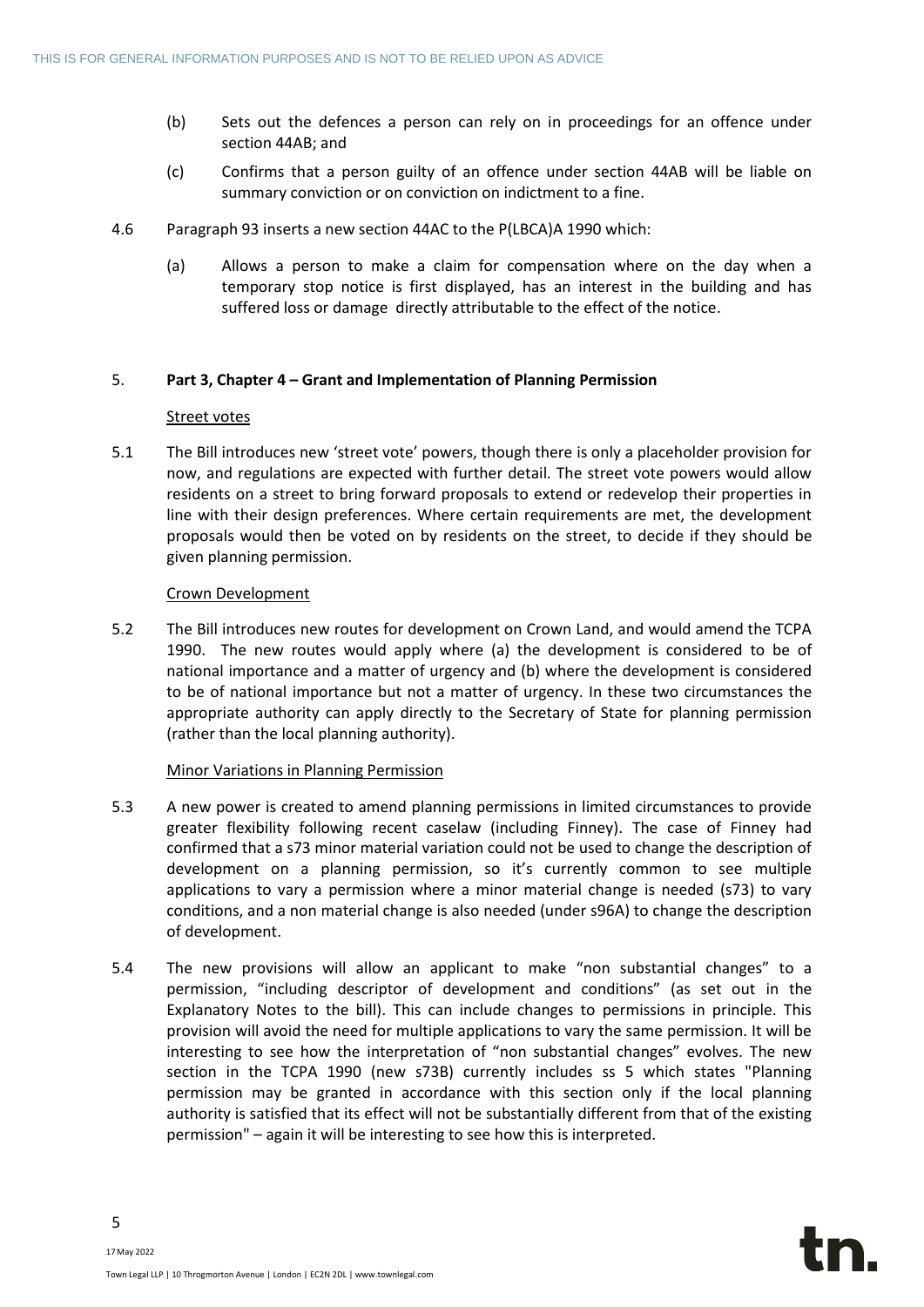- 5.5 The authority should limit its considerations to the ways in which the variation would differ in effect from the existing permission (as already varied, if applicable). And the new route should not be used to determine a similar application which has been made under a different route.
- 5.6 It will not be possible to use the new provisions to extend the time for implementing a permission (which is also not possible with s73 and s96A currently).
- 5.7 The new route cannot be used to disapply the mandatory biodiversity net gain condition.

### Development Commencement notices

- 5.8 New provisions in the TCPA 1990 will require a commencement notice to be served before any work is commenced on site in accordance with a planning permission, and the notice should state the date work is expected to be begun and other relevant information. If the work is not started by that date, a revised notice can be served. The applicant will be informed of the requirement to serve a commencement notice when planning permission is granted. The notice will be displayed on the local authority's public register.
- 5.9 If the person fails to serve the commencement notice, the local authority can serve a notice demanding the relevant information, and failure to provide the relevant information required will mean the person will be guilty of an offence with a fine of up to £1,000. It will be a defence to have a 'reasonable excuse'.

### Completion notices

5.10 The new provisions will allow local authorities to serve completion notices where development work has started on site but has not been finished. The notice may state a date by which the work must be completed (which must be at least 12 months after the completion notice date, or at least 12 months after the date development must be begun if this is specified in the permission), after which the planning permission for the unfinished parts will cease if the work is not completed. There are provisions for appealing against such a notice.

# 6. **Part 3, Chapter 5 – Enforcement of Planning Controls**

- 6.1 Part 3, Chapter 5 of the Bill makes several changes to the enforcement of planning controls in England. The changes can be summed up as making three key changes
	- (a) Giving LPAs longer to take enforcement action;
	- (b) Introducing a new type of enforcement measure ('enforcement warning notices') to encourage planning applications to be made for actions that would likely get planning permission if this were applied for; and
	- (c) Modifications to reduce duplication and undue delay in the enforcement process
- 6.2 The Bill modifies the time limit for enforcing breaches of planning control in England to 10 years for all types of breaches. Under s171B of the TCPA 1990, the time limit currently varies depending on the type of breach. Breaches of planning control consisting of carrying out of building, engineering, mining or other operations on, over or under land are currently subject to an enforcement time limit of 4 years, as are breaches consisting of the change of use of any building to use as a single dwelling house. This change will mean that the time period for these types of breaches will now be increased to 10 years.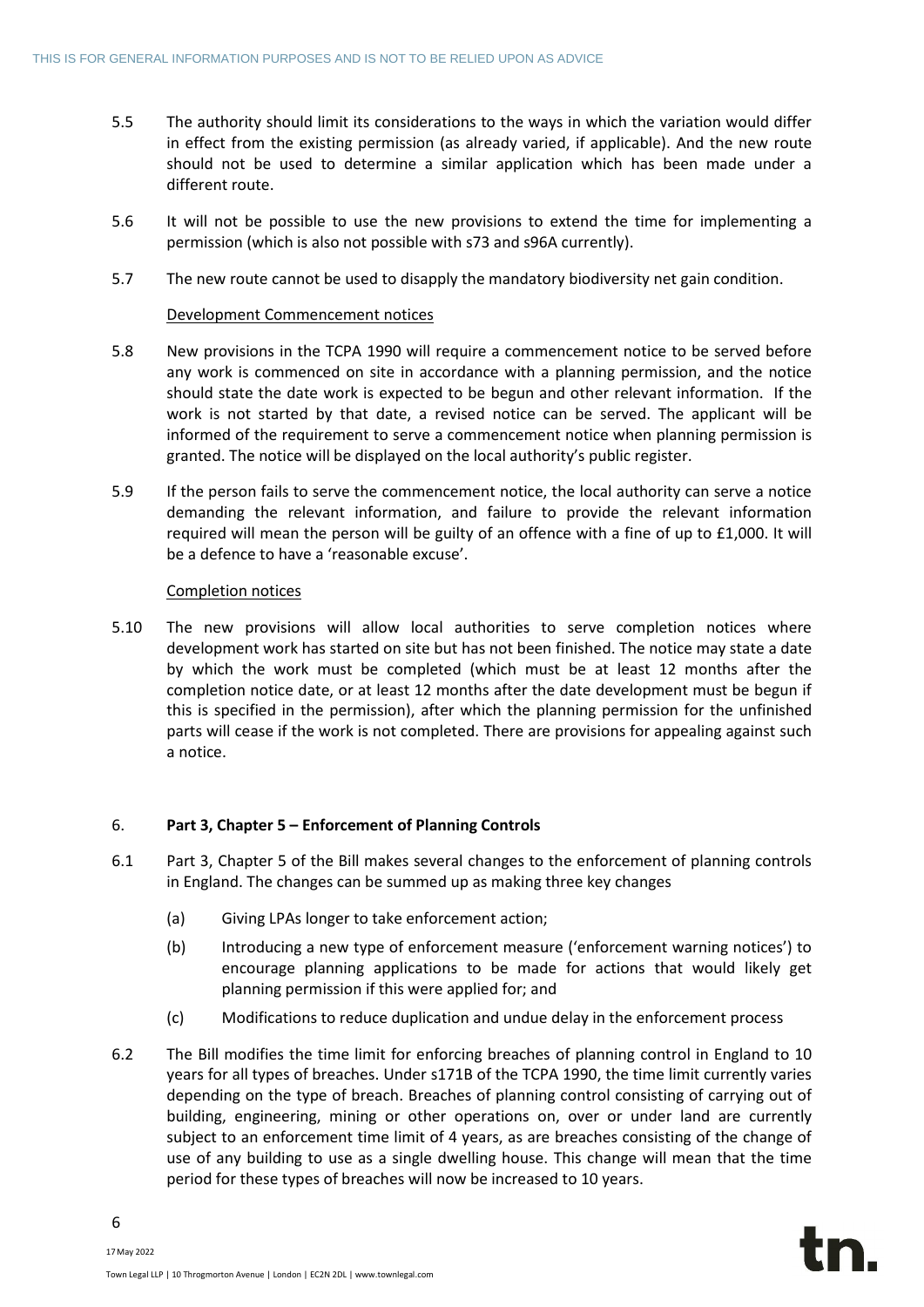- 6.3 The Bill also changes the period after which a temporary stop notice ceases to have effect in England. The Bill increases the length of this period from 28 days to 56 days.
- 6.4 A new type of enforcement action for England called 'enforcement warning notices' is introduced which may be issued it appears to a LPA that there has been a breach but that the LPA considers that there is a reasonable prospect that if a planning application were made, permission would be granted. These notices will state that unless an application for planning permission is made within a specified period, further enforcement action may be taken.
- 6.5 The Bill also further restricts certain types of appeals against enforcement notices. The Bill amends section 174 TCPA to prevent the bringing of a 'Ground (a) appeal' (i.e. an appeal on the basis that in respect of any breach of planning control specified in the enforcement notice, planning permission ought to be granted) where the enforcement notice was issued after an application for planning permission has been made that was 'related to the enforcement notice'. Several points are worth noting:
	- (a) The current restriction to bringing Ground (a) appeals only applies to enforcement notices issued before the end of the relevant period for making a decision on the related application. This restriction is removed in the amended section 174.
	- (b) By contrast, the amended restriction applies to enforcement notices served within two years of the date the related application ceased to be under consideration. New section 174(2B) provides detail as to how this date is determined.
	- (c) Applications that the local planning authority have declined to determine under sections 70A, 70B or 70C are not considered to be applications for planning permission for this purpose.
- 6.6 The Bill also seeks to reduce delays caused by the appellant as part of the appeals process. It adds a new subsection to both section 176 (determination of appeals relating to enforcement notices) and section 195 (appeals relating to certificates of lawfulness), which gives the Secretary of State the power to take certain actions where it appears to them that the appellant is responsible for undue delay in the progress of the appeal. Where the Secretary of State considers that the appellant is responsible for undue delay, they may give the appellant notice that the appeal will be dismissed unless the appellant takes specified steps to expedite the appeal within a prescribed period, and may dismiss the appeal if these steps are not taken.
- 6.7 Penalties for non-compliance are also increased. The Bill removes the cap on the fine to which a person may be liable for breach of condition or for failure to comply with a s215 notice. This is in contrast to the current position whereby a person shall be liable to a fine not exceeding level 4 or level 3 on the standard scale.
- 6.8 The Bill also provides for regulations allowing relief from enforcement of planning conditions. A new subsection is inserted into s196D of the TCPA 1990 which allows the Secretary of State to make regulations providing that a LPA in England may not, or is subject to specific restrictions as to how it may, take enforcement measures in relation to any actual or apparent failure to comply with a relevant planning condition occurring within a specified relief period. Planning conditions relating to biodiversity gain (section 90A and Schedule 7A); conditions limiting the duration of planning permission (section 91) and conditions for outline planning permission (section 92) are excluded from this provision.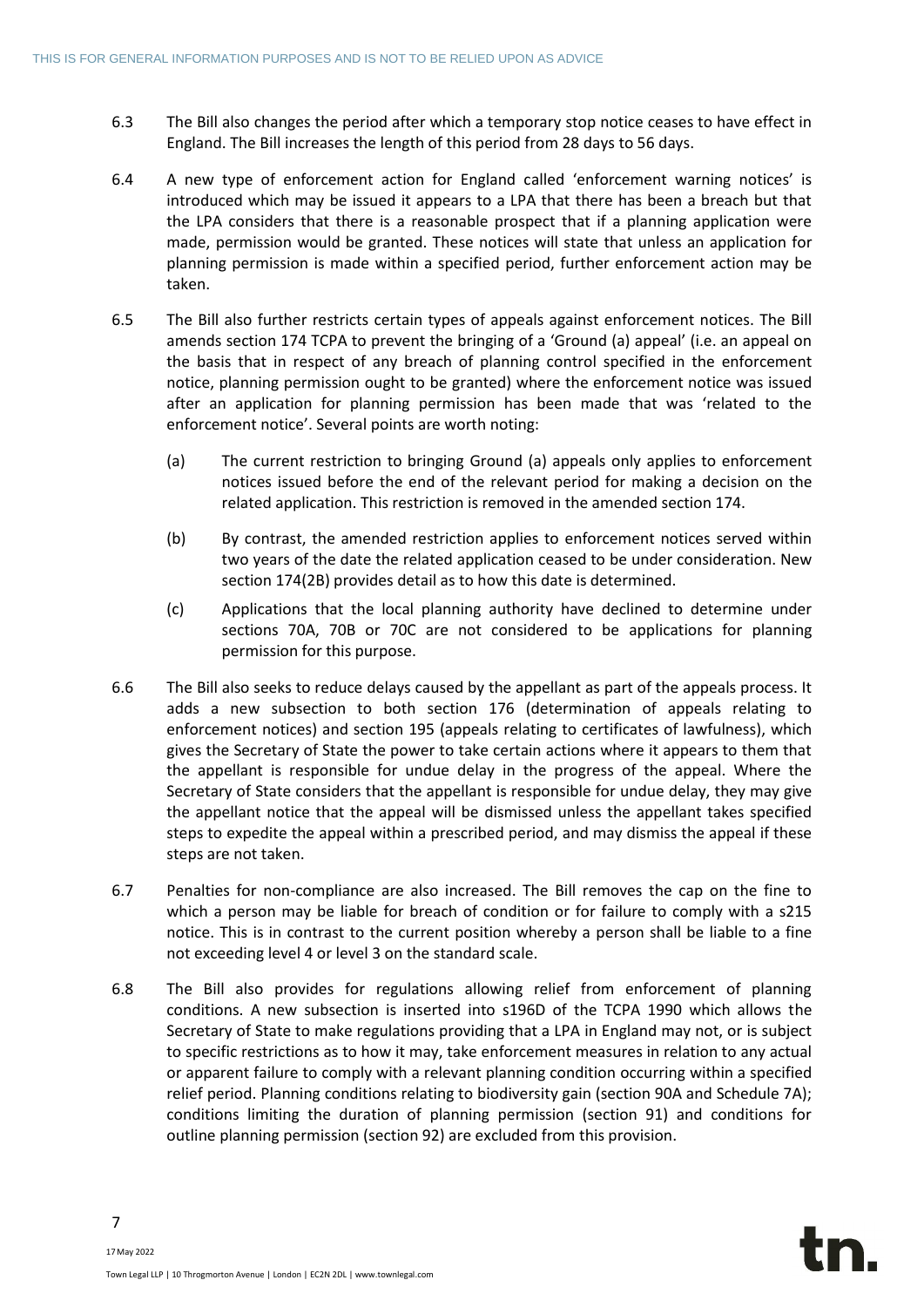6.9 The Policy Paper accompanying the Bill states that the changes included in the Bill also include "doubling fees for retrospective applications". However, in its current form the Bill does not include any such provision.

# 7. **Part 3, Chapter 6 – Other Provision**

- 7.1 There are four key changes included in this Chapter. First, Bill makes permanent the powers to make provision for pre-application consultation, which are included in sections 61W to 61Y of TCPA 1990. These are currently due to expire in 15 December 2025. This will allow for regulations to require applicants on certain applications to consult with local communities and other specified persons prior to submitting a planning application.
- 7.2 Second, it enables the Secretary of State to require or allow planning applications to be made, and associated documents to be provided, by electronic means or in accordance with particular technical standards in respect of those electronic means.
- 7.3 Third, the Bill provides additional powers in relation to planning obligations. It adds a new subsection to s106A of the TCPA (modification and discharge of planning obligations). This enables the making of regulations to specify requirements that must be met for s106 obligations to be modified or discharged and/or circumstances in which such obligations may not be modified or discharged.
- 7.4 Fourth, the Bill amends s62A of the TCPA 1990 to permit an application for hazardous substances consent to be made directly to the Secretary of State, where it is considered by the applicant to be connected with a relevant application submitted under s62A.

### 8. **Part 4 – Infrastructure Levy**

- 8.1 Part 4 of the Bill introduces a charge to be known as the **"Infrastructure Levy"** in England. In addition the Secretary of State is given the power to designate the HCA a charging authority for the purposes of the Infrastructure Levy.
- 8.2 The Community Infrastructure Levy (CIL) is abolished in England, other than Mayoral CIL which continues to exist in Greater London.
- 8.3 CIL continues to apply in Wales.
- 8.4 Schedule 11 of the Bill inserts new sections 204A to section 204Z1 into the Planning Act 2008 (**"PA 2008"**) giving the Secretary of State the power to make regulations (IL regulations) providing for the imposition in England of the Infrastructure levy. The regulation-making power creates the framework for an IL regime that looks is strikingly similar to CIL in some respects, but with some significant differences. Key features:
	- (a) Like CIL, LPA to be IL charging authority and IL regulations can so designate other councils and bodies as well;
	- (b) Like CIL, a person will be able to assume IL liability before development commences, and becomes liable when development commences;
	- (c) Like CIL, the IL regulations must make provision for liability when no-one has assumed liability;

17May 2022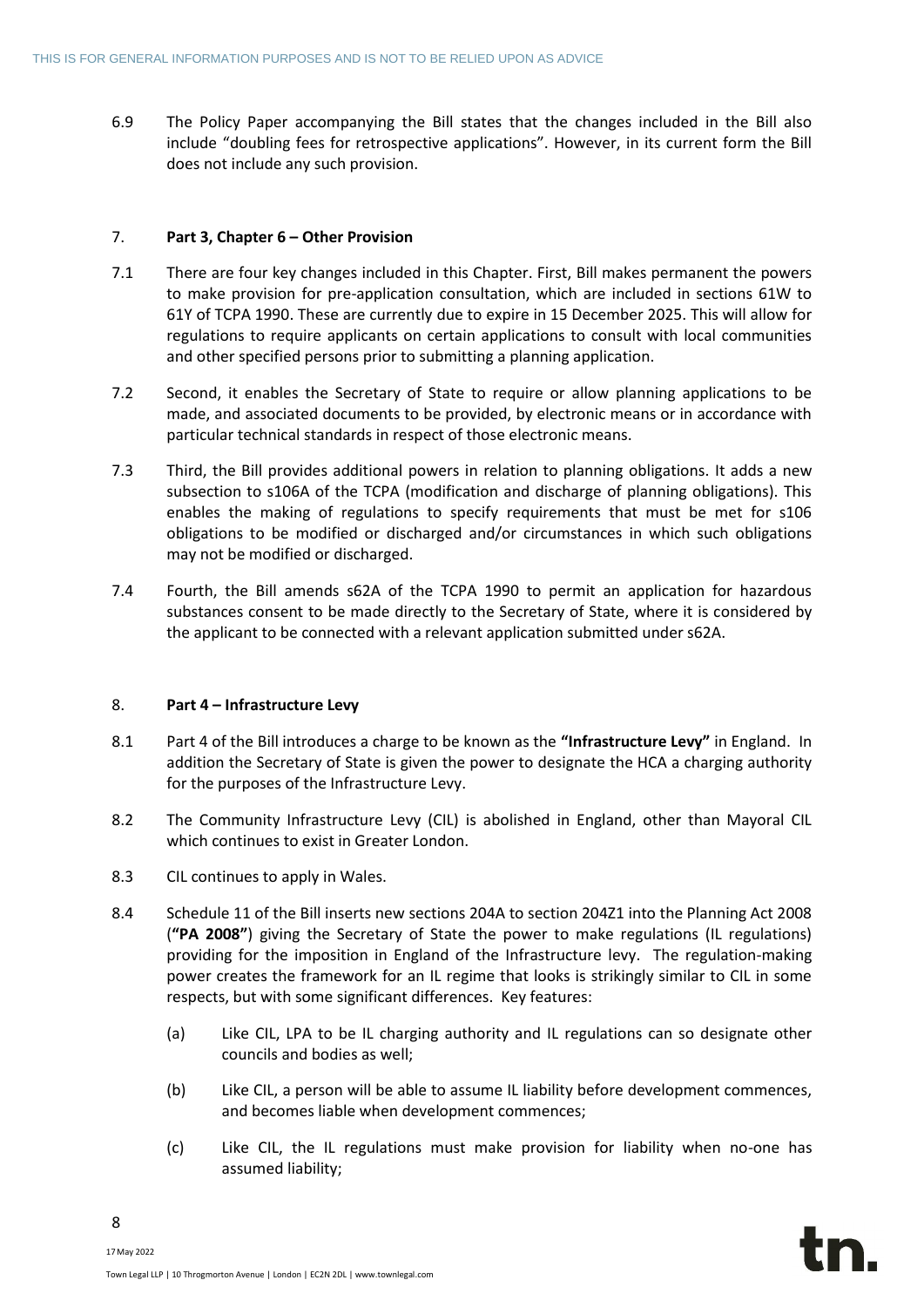- (d) Like CIL, the IL regulations may make provision about matters such as partial liability, apportionment of liability, transfer of liability and exceptions from and reductions in liability;
- (e) Like CIL, IL to be calculated when development "first permits development", and IL becomes due on commencement;
- (f) Like CIL, "development" is a defined in PA 2008 for CIL, and IL regulations must define planning permission, define the time at which the planning permission is regarded as first permitting development;
- (g) Like CIL, IR regulations must make a charitable exemption where the building is wholly or mainly used for charitable purposes, and may provide for charitable exemption in other circumstances;
- (h) A charging authority must issue a charging schedule and in setting rates must have regard to the level of affordable housing funding from developers over a given period, the economic viability of development, the potential economic effects of including land value increase of certain matters, the amount of IL received from developments over a given period and the charging authority's infrastructure delivery strategy;
- (i) Unlike CIL, the IL regulations may allow for a much wider variety of approaches to rate-setting: differential rates for different uses or zones areas; nil or reduced rates; rates calculated not just by floorspace but by numbers of units, buildings, or by allocation of space within units or buildings, or in any other way;
- (j) Unlike CIL, IL is to be charged as a proportion of property value (this has not yet been fully fleshed out);
- (k) Like CIL, charging schedules must be subject to public examination procedures;
- (l) IL to applied in the same way as CIL, to fund the provision (etc) of infrastructure to support the development of the charging authority's area. "Infrastructure" includes affordable housing (as the PA 2008 did before that reference was removed by the CIL Regulations), and the regulation-making power still includes power to amend the definition of infrastructure for IL purposes;
- (m) Unlike CIL, there is an interesting "relationship with other powers" paragraph (para 204Z1), under which the IL regulations may include provision about how the following powers are to be used *or are not to be used*:
	- (i) Part 11 of the PA 2008 on CIL;
	- (ii) section 70 TCPA 1990 (planning permission);
	- (iii) section 106 TCPA 1990 (planning obligations); and
	- (iv) section 278 Highways Act 1980 (execution of works).
- 8.5 The Policy Paper explains further that it is the Government's intention indeed to reduce the scale of s106 planning obligations so that s106 agreements will be used: (1) on the largest sites in place of IL (provided that the value of the infrastructure being provided in that way is not less than that which would be achieved under IL); and (2) on other sites where "narrowly focused" s106s will be used to provide onsite infrastructure.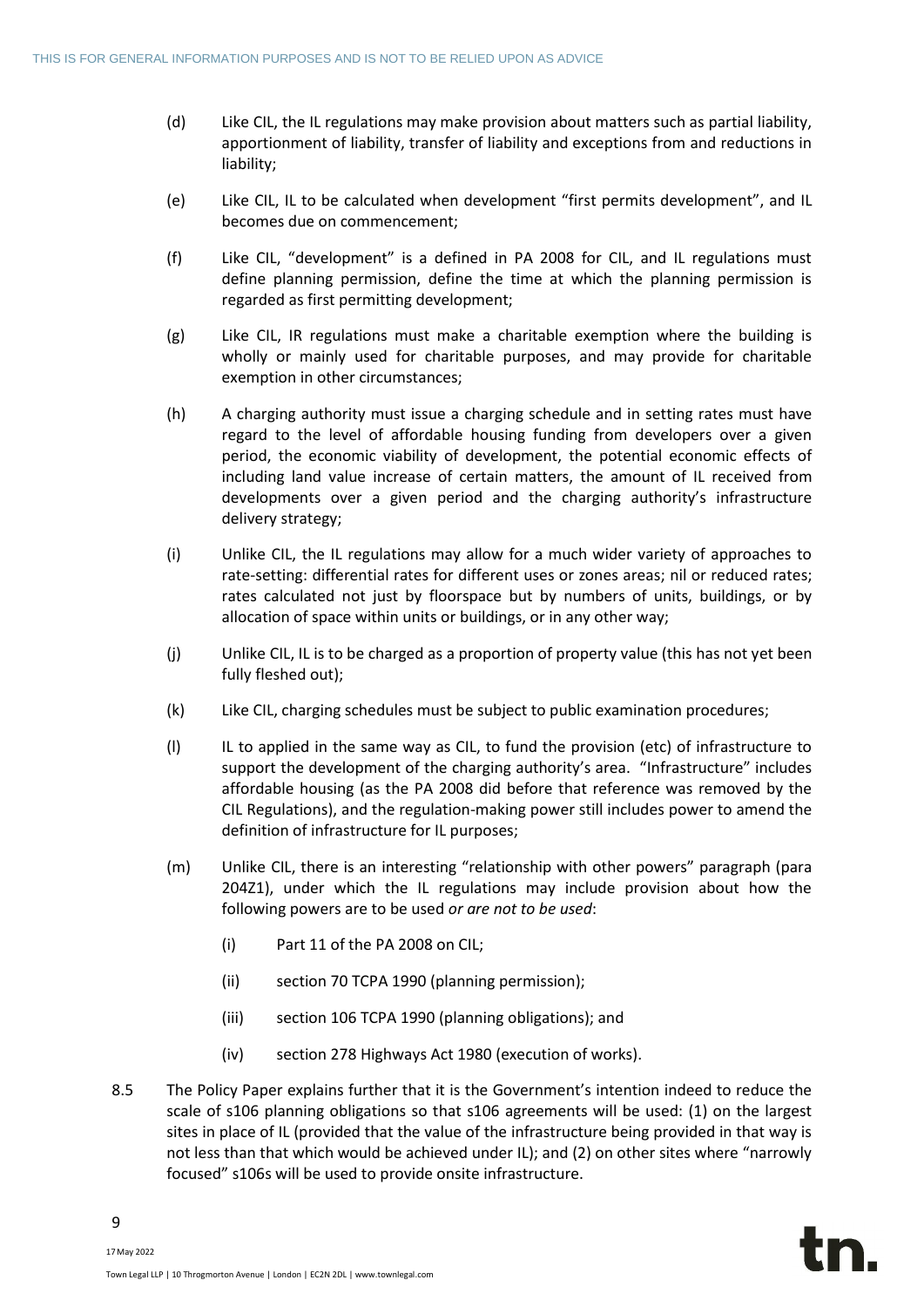8.6 The Policy paper also makes reference to removing the role of negotiations in delivering affordable housing, suggesting that the Government's intention is that AH will be delivered through the IL.

# 9. **Part 5 – Environmental Outcomes Reports**

### Specified environmental outcomes

- 9.1 Part 5 of the Bill enables the Secretary of State to make new regulations specifying outcomes relating to environmental protection against which certain plans and projects would need to be assessed through environmental outcomes reports (**"EORs"**).
- 9.2 "Environmental protection" is defined as:
	- (a) protection of the natural environment, cultural heritage and the landscape from the effects of human activity;
	- (b) protection of people from the effects of human activity on the natural environment, cultural heritage and the landscape;
	- (c) maintenance, restoration or enhancement of the natural environment, cultural heritage or the landscape;
	- (d) monitoring, assessing, considering, advising on or reporting on anything at (a) to (c).
- 9.3 In setting these outcomes, the Secretary of State would need to have regard to the Government's environmental improvement plan (currently its 25-Year Environment Plan) and the legally-binding long-term targets and interim targets that are set under it.

### Environmental outcomes reports

- 9.4 Part 5 also enables the Secretary of State to make new regulations requiring the preparation of an EOR for "relevant plans" and "relevant consents" which are to be specified in the regulations (**"EOR Regulations"**). Where an EOR is required, it would need to be taken into account when considering whether to grant the relevant consent or bring the relevant plan into effect. The Explanatory Note explains that this "establishes an outcomes-based approach to assessment where anticipated environmental effects are measured against specified environmental outcomes."
- 9.5 EORs must:
	- (a) assess the extent to which the proposed relevant consent or plan would, or is likely to, impact on the delivery of specified environmental outcomes;
	- (b) set out and assess any steps proposed to avoid, mitigate, remedy or compensate for effects relating to the delivery of an outcome;
	- (c) consider reasonable alternatives to the consent or plan (or any part thereof); and
	- (d) assess how matters raised through assessment will be monitored or secured.
- 9.6 The Explanatory Note suggests that these build on the mandatory information required in the reporting stages of an environmental impact assessment or a strategic environmental assessment.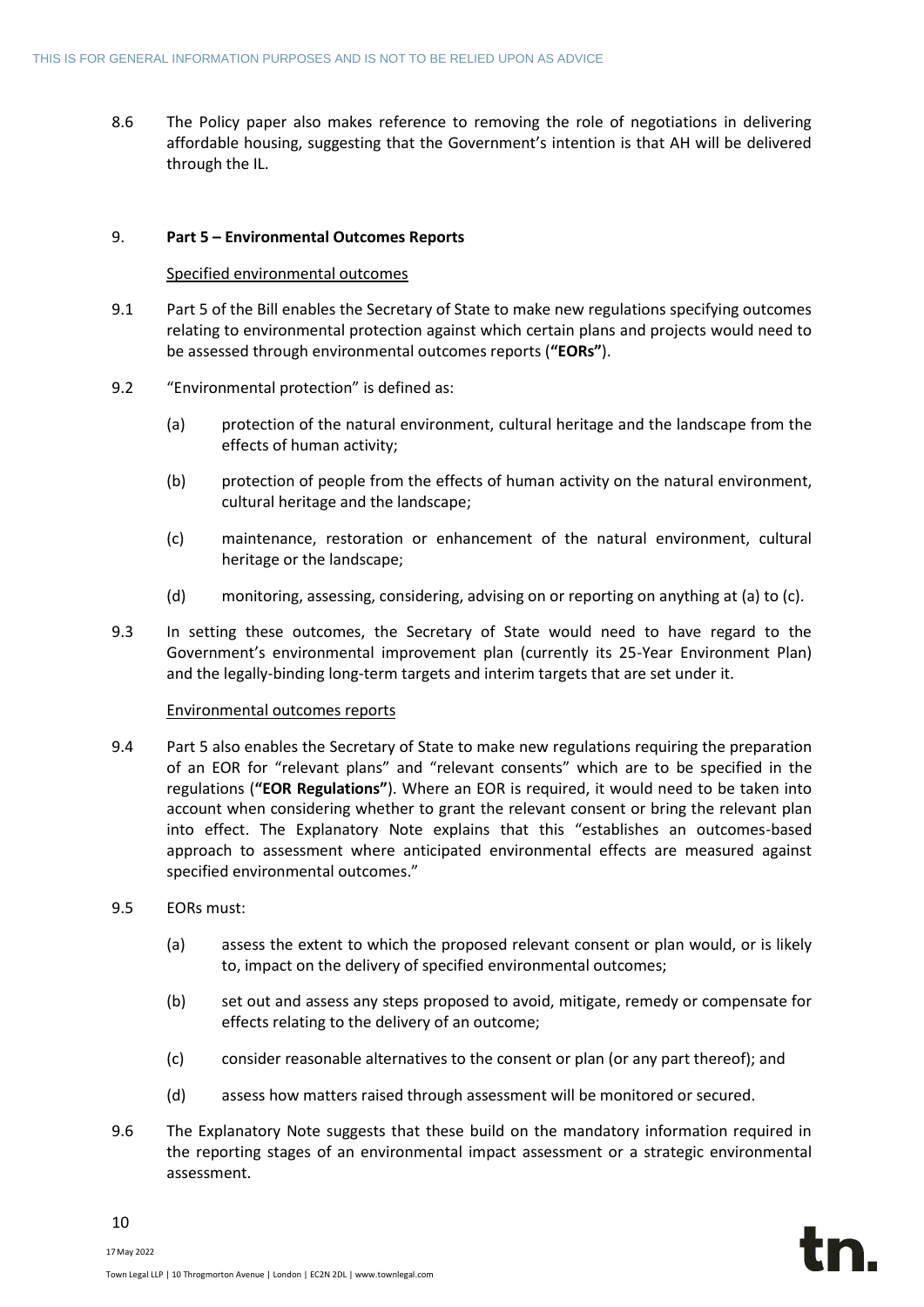- 9.7 The EOR Regulations may make provisions about how:
	- (a) the extent to which a relevant consent or relevant plan actually affects the delivery of a specified environmental outcome is to be assessed or monitored; and
	- (b) the carrying out of any proposals assessed in an EOR is to be assessed or monitored.

### Exemptions

9.8 The Secretary of State may direct that no EOR is required in relation to a proposed relevant consent which is solely for the purposes of national defence or preventing or responding to a civil emergency. The EOR Regulations may provide for further circumstances in which the Secretary of State is able to direct that no EOR is required.

### Non-regression safeguards and interaction with existing legislation

- 9.9 The Secretary of State may only make regulations under Part 5 if satisfied that they will not result in environmental law which provides an overall level of environmental protection that is less than that provided by environmental law at the time the Bill is enacted. EOR regulations must also be consistent with the UK's international obligations relating to the assessment of the environmental impacts of relevant plans and consents.
- 9.10 The Secretary of State can make regulations in respect of interaction with existing environmental assessment legislation or habitats regulations, including how an EOR can meet the requirements of existing environmental assessment legislation or habitats regulations and vice versa.
- 9.11 The Secretary of State may amend, repeal or revoke existing environmental assessment legislation, and sections 71A and 239A(4)(a) of the TCPA 1990 are amended to repeal the power of the Secretary of State to make provision about the consideration of the likely environmental effects of a development before planning permission is granted for it.
- 9.12 The Secretary of State must consult the public before making regulations which set specified environmental outcomes or which amend, repeal or revoke existing environmental assessment legislation.

# Enforcement, reporting and other provisions

- 9.13 Regulations made under Part 5 may make provisions about the enforcement of requirements imposed by or under Part 5 including provisions creating a criminal offence (so long as it is not punishable with imprisonment) or conferring powers of entry and inspection.
- 9.14 The regulations may also make provision requiring a public authority to report on the delivery of specified environmental outcomes including provisions about the information to be included in such a report.
- 9.15 The EOR Regulations may make provisions:
	- (a) about who must prepare EORs (including provisions permitting a public authority to determine who is to do so or the qualifications or experience a person must have to do so);
	- (b) about how, and to what extent, any failure to comply with a requirement imposed by or under Part 5 is to be taken into account by public authorities in considering, and making decisions in relation to, relevant consents or relevant plans;

17May 2022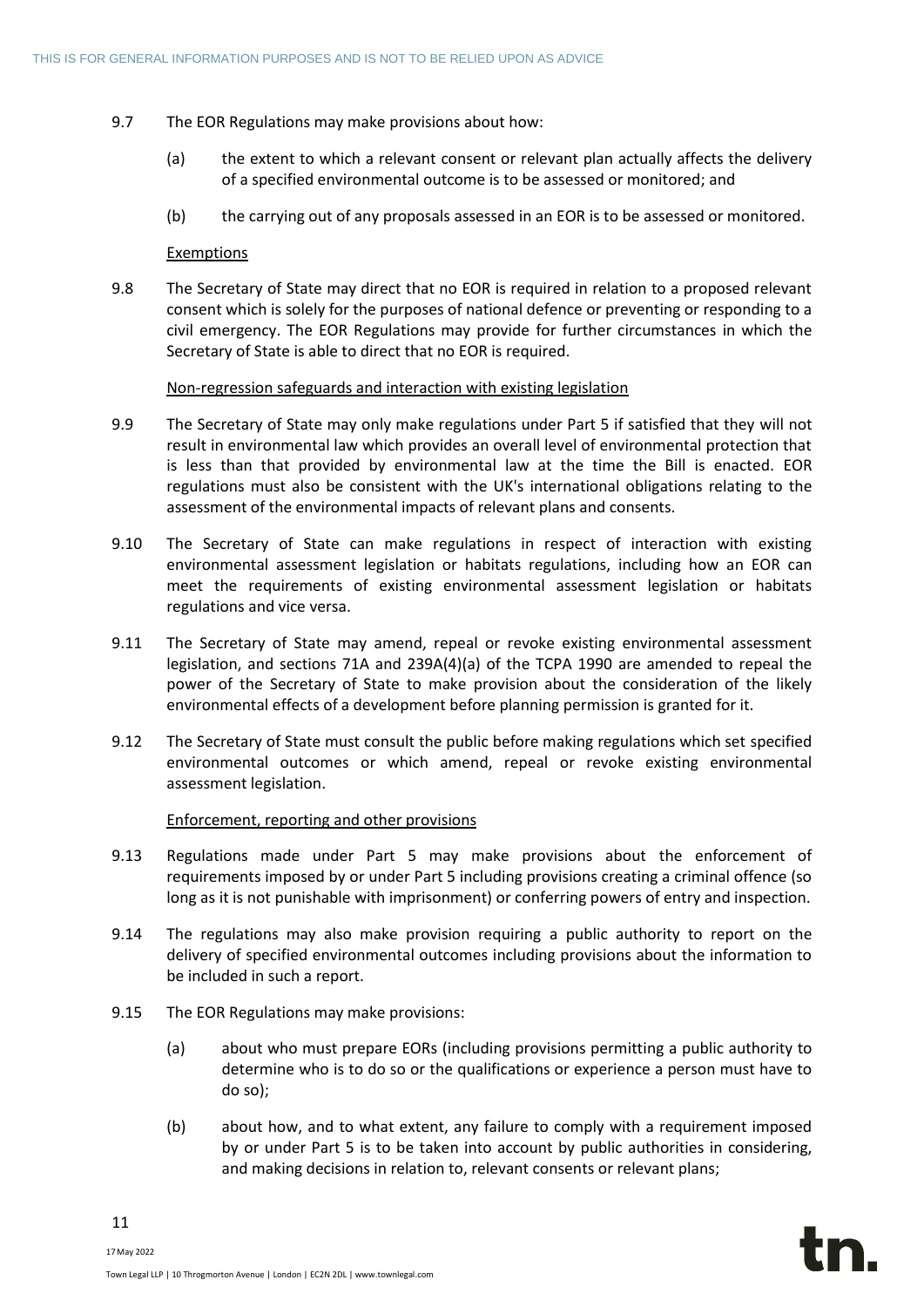- (c) requiring a public authority to assist with any assessment or monitoring under Part 5; and
- (d) about appeals against, or reviews of, decisions of a public authority about matters for which provision is made by Part 5 regulations or existing environmental assessment legislation.

# The Policy Paper

- 9.16 The Government's Policy Paper explains that the new EOR regime "will replace the existing EU-generated systems of strategic environmental assessment (including sustainability appraisals) and environmental impact assessment and introduce a clearer and simpler process where relevant plans and projects (including nationally-significant infrastructure projects) are assessed against tangible environmental outcomes set by government, rather than in Brussels." It suggests that "this approach will ensure there is a clear focus on protecting our environment, pursuing positive environmental improvements and providing clear join-up between strategic and project scale assessments."
- 9.17 It adds that "in addition to this, the increased weight given to plans and national policy by the Bill will give more assurance that areas of environmental importance – such as national parks, areas of outstanding natural beauty and areas at high risk of flooding – will be respected in decisions on planning applications and appeals. The same is true of the green belt, which will continue to be safeguarded."

# 10. **Part 6 – Development Corporations<sup>1</sup>**

# Locally-led Urban Development Corporations

- 10.1 The Bill seeks to amend section 134 of the Local Government, Planning and Land Act 1980 (**"LGPLA 1980"**) and insert a new section 134A to provide a new type of locally-led *Urban* Development Corporation. A local authority in England (or two or more local authorities acting together), may request that the Secretary of State designate an area of land as an urban development area and create a locally-led Urban Development Corporation for which a local authority rather than central government is responsible.
- 10.2 Such a locally-led proposal for an Urban Development Corporation **must contain** the authorities' proposals for:
	- (a) the name of the development corporation to be established;
	- (b) state which local authority/ies should be the designated oversight authority; and
	- (c) include a map of the proposed area.
- 10.3 A locally-led proposal **may only be made if**:
	- (a) the proposal area falls wholly within the area of the local authority or wholly within the combined areas in the case of joint local authorities;
	- (b) the proposing authority has consulted:
		- (i) persons living in or the vicinity of the proposal area;

12 17May 2022

<sup>&</sup>lt;sup>1</sup> It is worth noting that Part 6 (Development Corporations) applies to England and Wales but only has practical effect in England.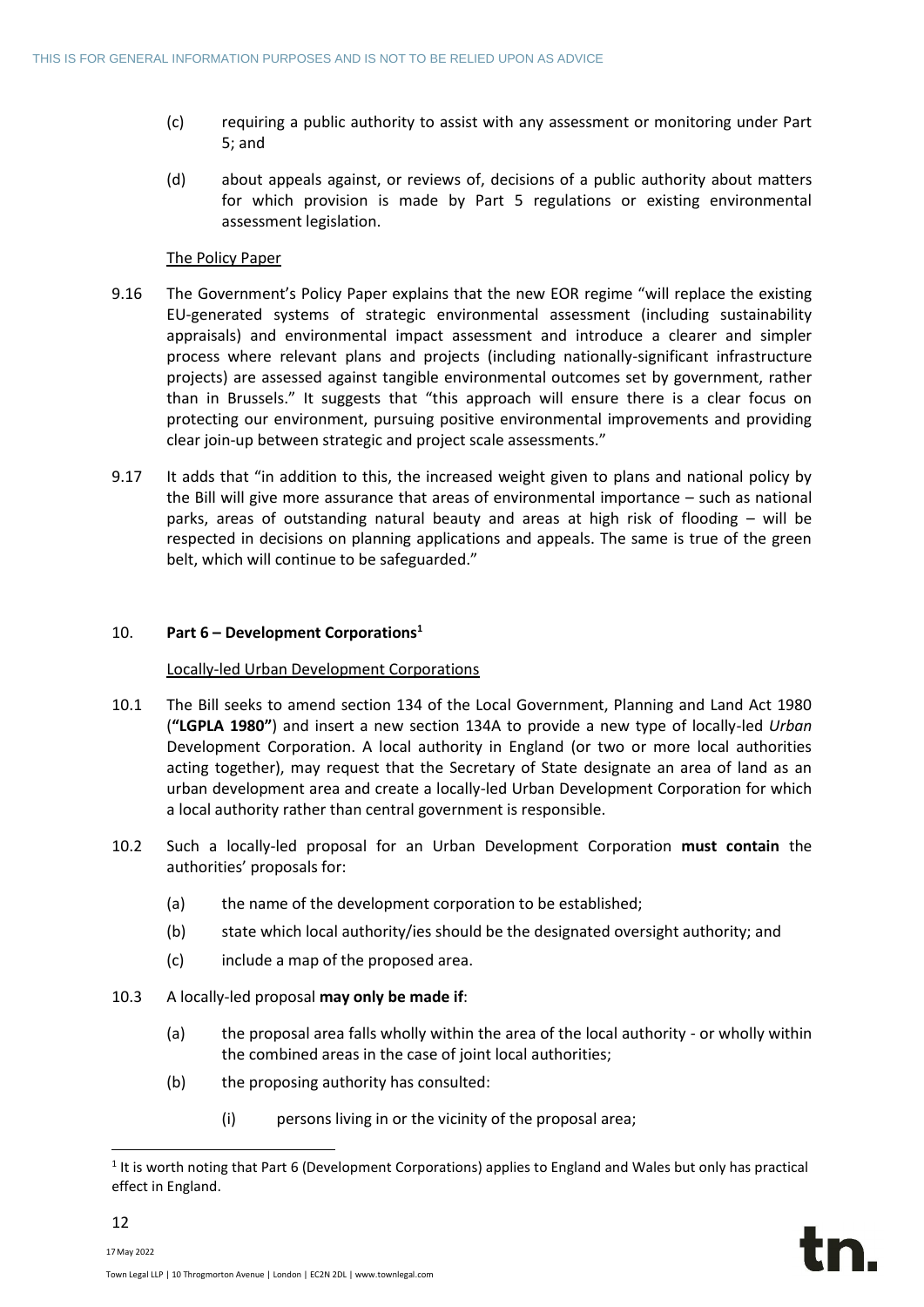- (ii) each MP whose constituency is part of the proposal area;
- (iii) each local authority for an area falling wholly or partly within the proposal area (other than the proposing authority);
- (iv) the Greater London Authority (if in relation to an area in Greater London); and
- (v) any other person the authority considers it appropriate to consult;
- (c) the proposing authority has had regard to any comments made in response by the consultees; and
- (d) if a local authority or the Greater London Authority has comments that the proposing authority does not accept, a statement giving the reasons for nonacceptance is given.
- 10.4 It is worth noting that the Bill contains amendments to section 135 LGPLA 1980 distinguishing the consultation provisions for urban development corporations from **locallyled** Urban Development Corporations.

### Development corporations for locally-led new towns

10.5 Two new sections are inserted into the New Towns Act 1981 (**"NTA 1981"**) to reflect the establishment process and designation of a locally-led new town and development corporation so as to be consistent with the Bill's amends to the process and establishment of locally-led Urban Development Corporations.

### Update to planning functions

10.6 The Bill updates the planning powers available to Urban Development Corporations and New Town Development Corporations so that they have access to planning powers to become planning authorities for the purposes of local plan-making, overseeing neighbourhood planning and development management. The proposed amendments in effect bring these corporations into line with the Mayoral Development Corporation model.

# Mayoral Development Corporation as minerals and waste planning authority

10.7 Section 202 of the Localism Act 2012 is amended so that a Mayoral Development Corporation can become planning authorities for the purposes of local plan-making, overseeing neighbourhood planning and development management. These amends allow the Mayor to decide on a case-by-case basis whether the Mayoral Development Corporation should also be the minerals and waste planning authority for the purposes of plan making.

# Changes to membership of urban development corporations and new town development corporations

10.8 Proposed changes to schedule 26 to the LGPLA 1980 and section 3 of the NTA 1981 amend the process of establishing locally-led Urban Development Corporations and to remove the cap on the number of board members. Consequently, the legislation would be in line with Mayoral Development Corporations and locally-led New Town Development Corporations which have no upper cap.

### Financing

10.9 The Bill also seeks to amend paragraph 8 of schedule 31 to the LGPLA 1980 and section 60 of the NTA 1981 so that the limits on borrowing of urban development corporations and new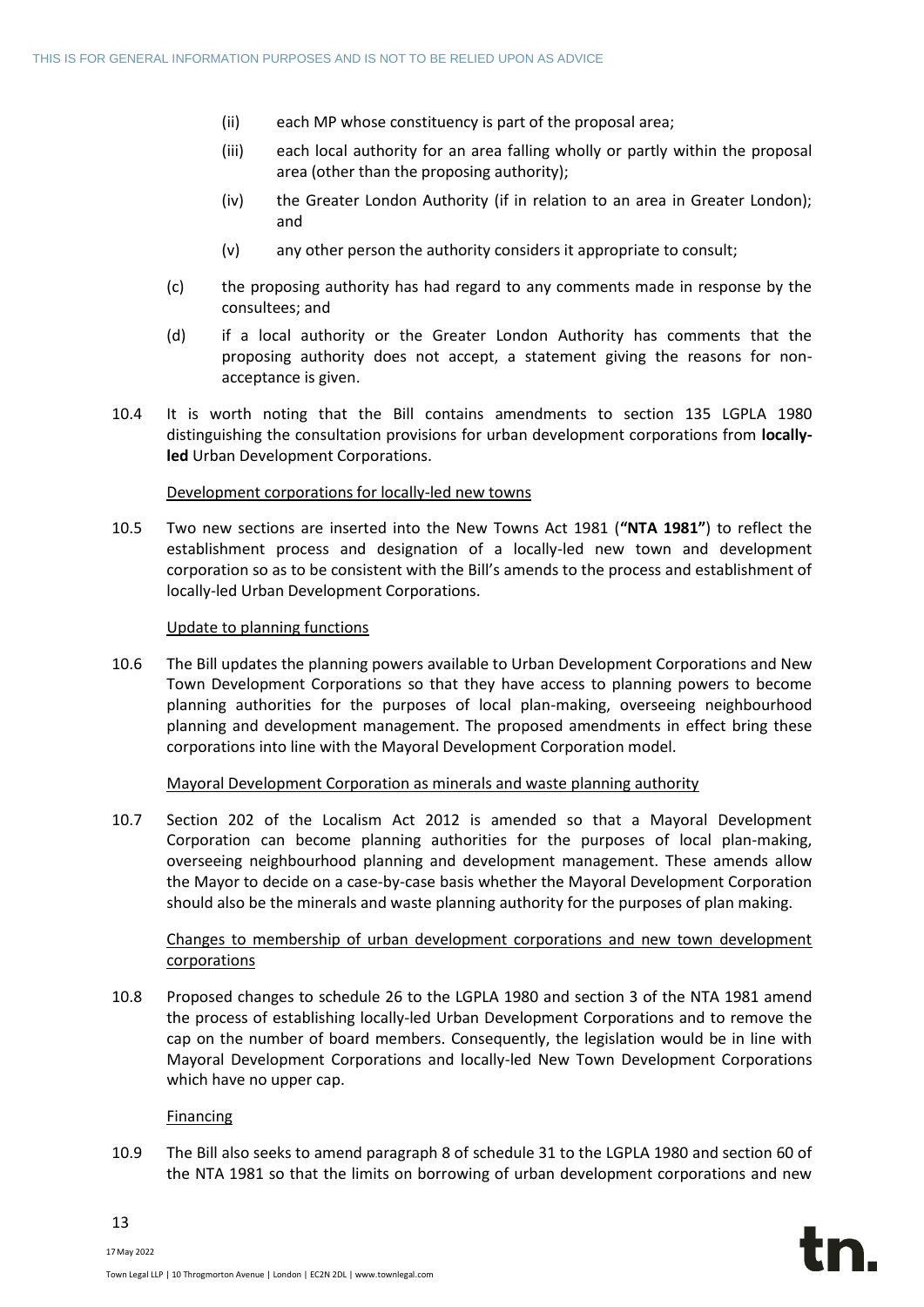town development corporations, are removed. This means that development corporations can borrow sufficient funds on a case-by-case basis.

#### The Policy Paper

10.10 The Policy Paper explains that the aim is that locally-led Urban Development Corporations will focus on regenerating its area and will be accountable to local authorities in the area instead of the Secretary of State.

### 11. **Part 7 – Compulsory Purchase**

11.1 There are modest but important reforms to compulsory purchase procedure in Part 7 of the Bill with the Policy Paper indicating that we can expect additional reforms to be included at a later date (presumably when the Bill is introduced to the House of Lords).

### Online publicity

- 11.2 The Acquisition of Land Act 1981 ("**ALA 1981**") is amended to require that as well as publishing notices of the making of a CPO (and details of the right to object to it) in successive editions of a weekly local newspaper, acquiring authorities must also publish on an "appropriate website" i.e. one that a member of the pubic could find on searching the internet.
- 11.3 The Bill also changes the minimum 21 day objection period so it must be at least 21 days after the latest day on which the acquiring authority expects the notice to have been published in a local newspaper and on the web and to have been affixed to conspicuous objects on or near the affected land and have bene served on every qualifying purpose.
- 11.4 At the other end of the process, notice of confirmation of the CPO must also be published on a website for at least six weeks.

### Confirmation proceedings

11.5 The Bill brings about a significant change to the CPO confirmation process. With a few limited exceptions, there will no longer be an automatic right for objectors to require a public local inquiry into the confirmation of the CPO. Instead, (similar to the process for planning appeals) the confirming authority (DLUCH for planning CPOs) can decide, having regard to the scale and complexity of the CPO, whether there will be an inquiry or the "representations procedure" should be followed instead (details to follow in secondary legislation). We will have to wait for full details of the "representations procedure" but it appears it will allow for written representations or a hearing. Where there are written representations, it also appears from the framework legislative provisions that the confirming authority considers those directly rather than following a report by an inspector.

### Conditional confirmation

11.6 The Bill allows confirming authorities to confirm a CPO subject to conditions. The effect of this "conditional confirmation" is that the CPO cannot be implemented until the conditions have been discharged by the confirming authority. To prevent Acquiring Authorities from extending the life of the CPO but holding off making an application, the CPO will expire if the confirming authority has not received an application by a certain time of having received an application decides that the conditions have not been met. Both conditions and time limits are to be specified by the confirming authority when it confirms the order.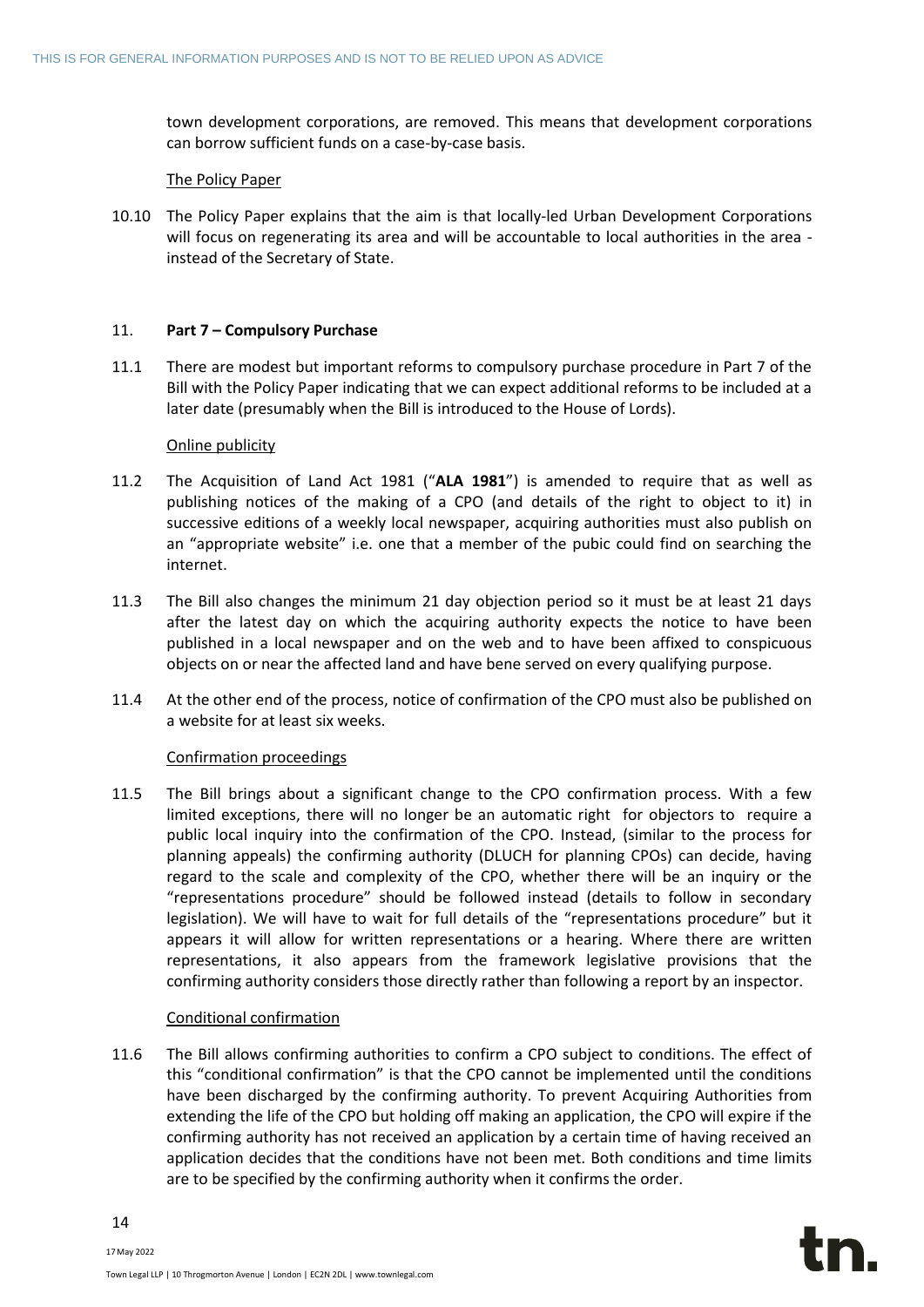- 11.7 The process and procedure for the discharge of conditions is to be set out in secondary legislation but must include provision for an affected objector to be given notice of an application and have the opportunity to make written representations.
- 11.8 Once an application has been approved and the conditions discharged, the acquiring authority must serve and publish a copy of both the order and a "fulfilment notice" within 6 weeks (unless a longer period is agreed).

### Time limits for implementation

11.9 A new section 13C is added to the ALA 1981 giving the confirming authority flexibility to grant a longer than the current 3 year period s for implementing the CPO where appropriate. It appears that the acquiring authority can't include this longer implementation period in the order submitted for confirmation but I assume that they will have to ask for it so that landowners will know how long it is anticipated the powers will last for.

### Agreement to vary vesting date

11.10 The Bill makes provision to allow the acquiring authority to agree with the owner of any interest in land a later vesting date to that specified in notices sent to the owner following the execution of a general vesting date.

### Common standards for compulsory purchase data

11.11 The Bill allows the Secretary of State to make provision for an acquiring authority to comply with approved data standards (to be published by the Secretary of State).

**Town Legal LLP 13 May 2022**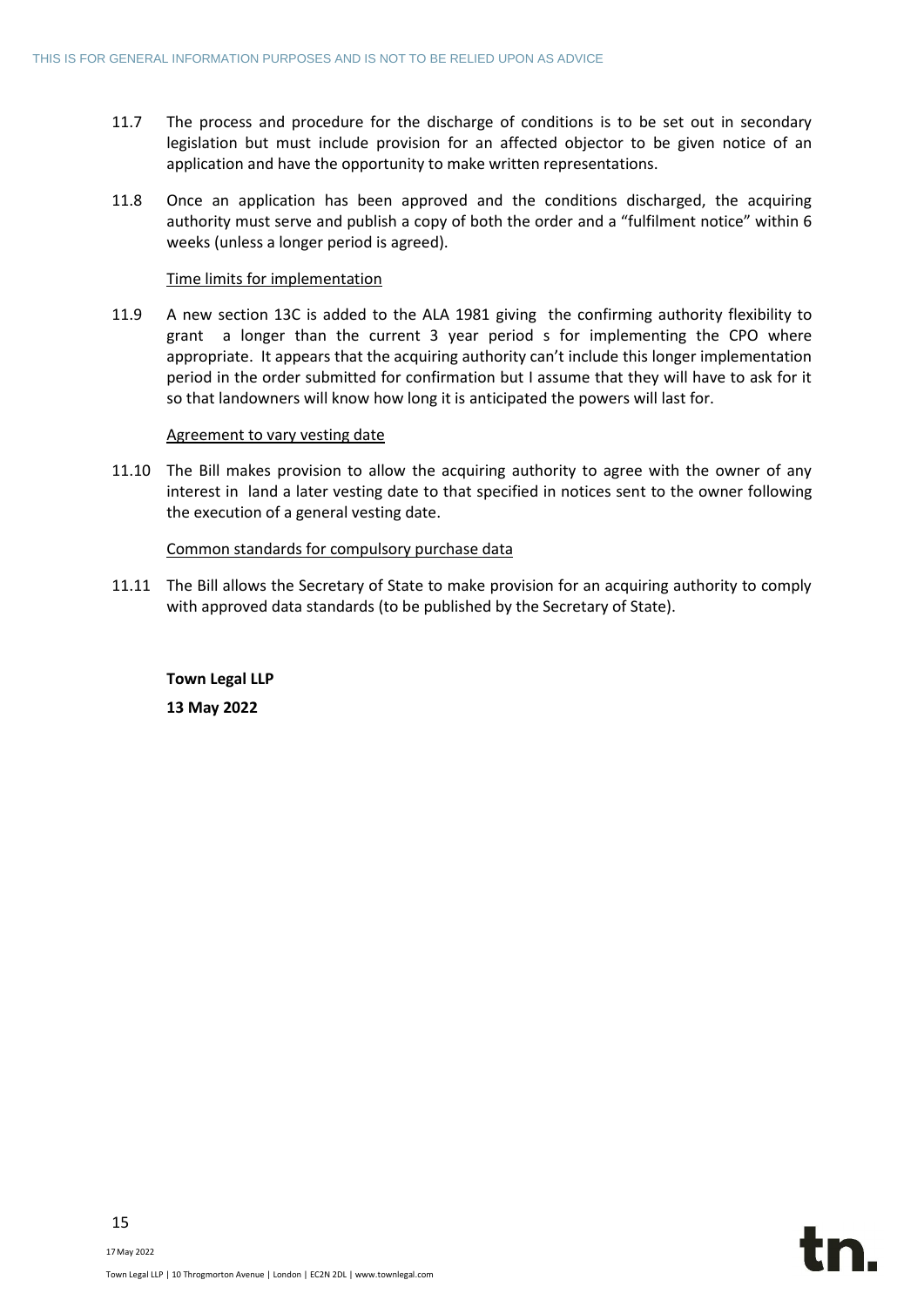### 1. **Part 2 – Local Democracy and Devolution**

- 1.1 Part 2 of the Bill creates a new legal framework for the establishment of 'Combined County Authorities' (CCAs), described as 'supporting the most radical devolution of powers in modern times' and representing a new form of local government institution.
- 1.2 CCAs would be comprised of upper-tier local authorities only (county councils, unitary council councils and unitary district councils) and, unlike existing combined authorities, are designed to be more appropriate for non-metropolitan areas. Regulations may provide for there to an elected mayor of a CCA's area and for various local and public authority functions to be conferred on CCAs, such as transport, skills or economic development functions.

### 2. **Part 8 – Letting by Local Authorities of Vacant High-Street Premises**

- 2.1 Part 8 of the Bill provides local authorities with discretionary powers to instigate auctions to rent vacant commercial properties in town centres and on high streets.
- 2.2 The powers allow local authorities to designate high streets and town centres on the basis of their being important to the local economy because of a concentration of premises containing 'high-street uses' on the street or in the area.
- 2.3 Where premises are located on a designated high street or in a designated town centre, and the local authority considers them to be suitable for a high-street use, the auction process can be instigated in relation to such premises if both the "vacancy condition" and "local benefit condition" are satisfied.
- 2.4 The "vacancy condition" is satisfied if the relevant premises have been unoccupied for the previous year or 366 days of the previous two years. The "local benefit condition" is satisfied if the local authority considers that occupation of the relevant premises for a suitable highstreet use would be beneficial to the local economy, society or environment.
- 2.5 If these conditions are met, the local authority may start the procedure preliminary to letting by serving an 'initial letting notice' on the landlord. This remains in force for 10 weeks and a 'final letting notice' must be served while the initial letting notice is in force. The 'initial letting notice' gives the landlord the opportunity to let the premises to avoid the local authority exercising its power to hold an auction. If the landlord does not do so, then the local authority can serve a 'final letting notice' on the landlord (against which the landlord has a right of appeal) and then make arrangements to carry out a rental auction.
- 2.6 The Bill provides for regulations to be introduced which require the local authority to specify the suitable high-street use of the premises ahead of the auction. The local authority may enter into a tenancy contract with the successful bidder in the auction pursuant to which the landlord agrees to grant and the successful bidder agrees to take a short-term tenancy of the premises (at least one year but no more than five years).
- 2.7 The Bill sets out the terms of the tenancy contract and the terms of the tenancy which must be included in such contract. The tenancy contract will require the landlord to grant the tenancy where certain requirements are met and powers are granted to local authorities to grant the tenancy where the landlord fails to do so. The terms of the tenancy must include a